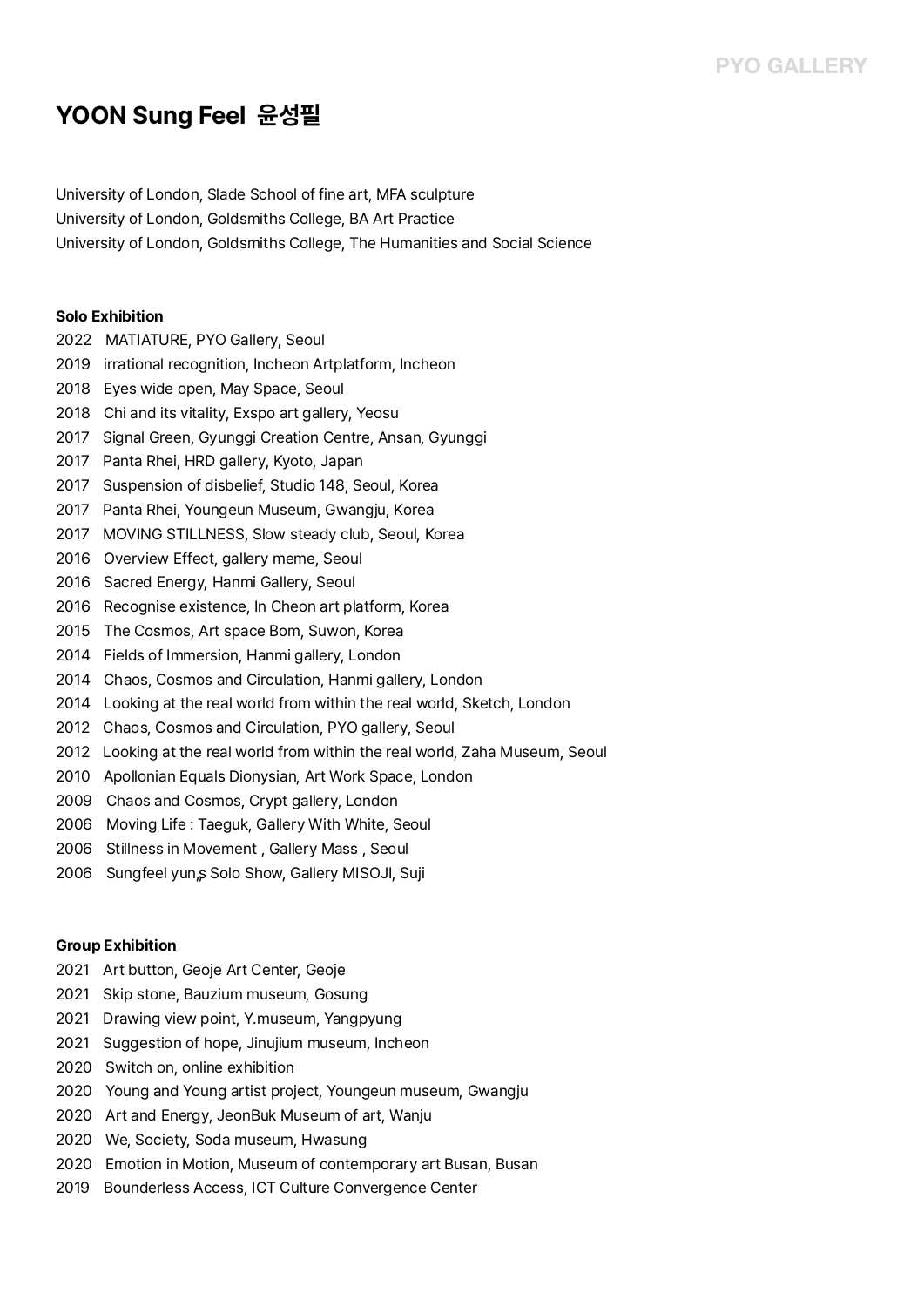### **PYO GALLERY**

- 2019 Sima Farm, Suwon I Park museum of art, Suwon
- 2019 inner edge, Art space Anycol, Goyang
- 2019 Boundary, Over, The cloud Hotel, Jeju island
- 2018 In and out of gallery, Dongtan Cultural Complex Center, Hwasung
- 2018 Nonmaterial station, Beyond art studio, Sejong
- 2018 Active filter, Gosaek Newseum, Suwon
- 2018 Beyond the Frame, Dookcity Culture Foundation, Paju
- 2018 Go through and then, Zaha Museum, Seoul
- 2018 Variations, Artloft gallery, Brussel, Belgium
- 2018 Iron properties and Material Aesthetics, Posco gallery, Pohang
- 2018 Universe : Chaosmos, Space c#, Daejun
- 2017 Absence, Artloft gallery, Brussell, Belgium
- 2017 Carbon, Jeju Museum of Art, Jeju, Korea
- 2017 New Hero, JCC art centre, Seoul
- 2017 Pohang steel art festival, Pohang Younginman
- 2017 Kinetic art, Centum city Shinsegae gallery, Busan, Korea
- 2017 Artist rooms, Cope gallery, London
- 2017 The 50th Ceremony Modern space group exhibition, Kimjongyoung Museum, Seoul, Korea
- 2017 Sculpture Festival, Yeulmaru, Yeosu, Korea
- 2017 Contemporary Sculpture Award 2017, Sichuan Fine Art Institute, China
- 2016 Dong Hak, JeonBuk Province Art Museum, Korea
- 2016 14 sight, Aram museum, Korea
- 2016 Asia young 36, JeonBuk Museum of art, Wanju
- 2016 Modern space annual group exhibition, Artspace Ben, Korea
- 2016 Across the divide Rosenfeldporcini gallery, London
- 2016 In the east, MDZ gallery, Kknock, Belgium
- 2016 OCI Museum, Korea
- 2016 7 Rooms, Seoul innovation park, Seoul, Korea
- 2016 Hyo, Ah, Ye, JeonBuk Province Art Museum
- 2016 Creattive 8, OCI museum, Seoul, Korea
- 2015 Art residensy 10, Gunsan City centre, Korea
- 2015 Metaphisics, Hanmi gallery, Seoul
- 2014 Spain now and Sungfeel Yun, Hanmi gallery, London
- 2014 East wing Biennial, The Courtauld Institute of Art, London
- 2014 Encounter Fine Art at Broadway House, London
- 2013 The others, Hanmi gallery, London
- 2013 Art project, London Art Fair, Design centre, London
- 2013 Broomhill National Sculpture Prize, North Devon, U.K
- 2012 MA MOther Postgraduates 2013, Sommerset, U.K
- 2011 4482 Map the Korea, Barge House, London
- 2011 Encoded System, Red Gate Gallery, London
- 2010 Invisible Bonds, Korean Cultural Centre, London
- 2009 London Art Fair, Business Design Centre, London
- 2008 LONG NIGHTS, William Angel Gallery, London
- 2008 10/10/10, Tender pixel, London
- 2008 SungFeel Yun and Eric Ayotte, Tender pixel, London